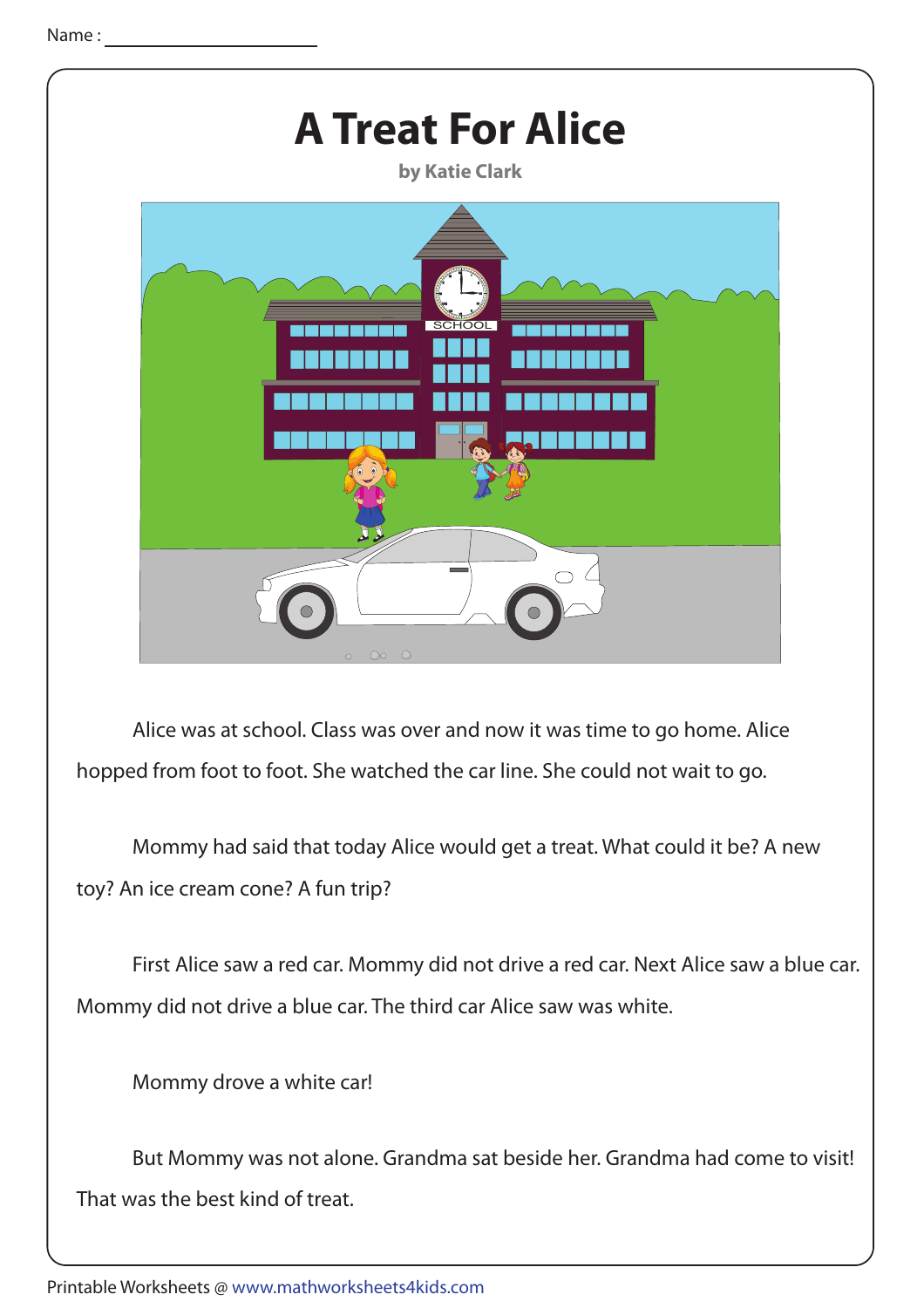|    | <b>A Treat For Alice</b>                                                 |
|----|--------------------------------------------------------------------------|
| 1) | Who is this story about?                                                 |
| 2) | There is a black car in the story.<br>False<br><b>True</b>               |
| 3) | and also a<br>Alice saw three cars, a ________, a __________<br>car.     |
| 4) | Why is Alice excited?                                                    |
|    |                                                                          |
| 5) | What is Alice's special treat?<br>a) Mommy bought her an ice cream cone. |
|    | b) Mommy took her on a fun trip.                                         |
|    | c) Alice was given a new toy.                                            |
|    | d) Grandma came to visit Alice.                                          |
|    |                                                                          |